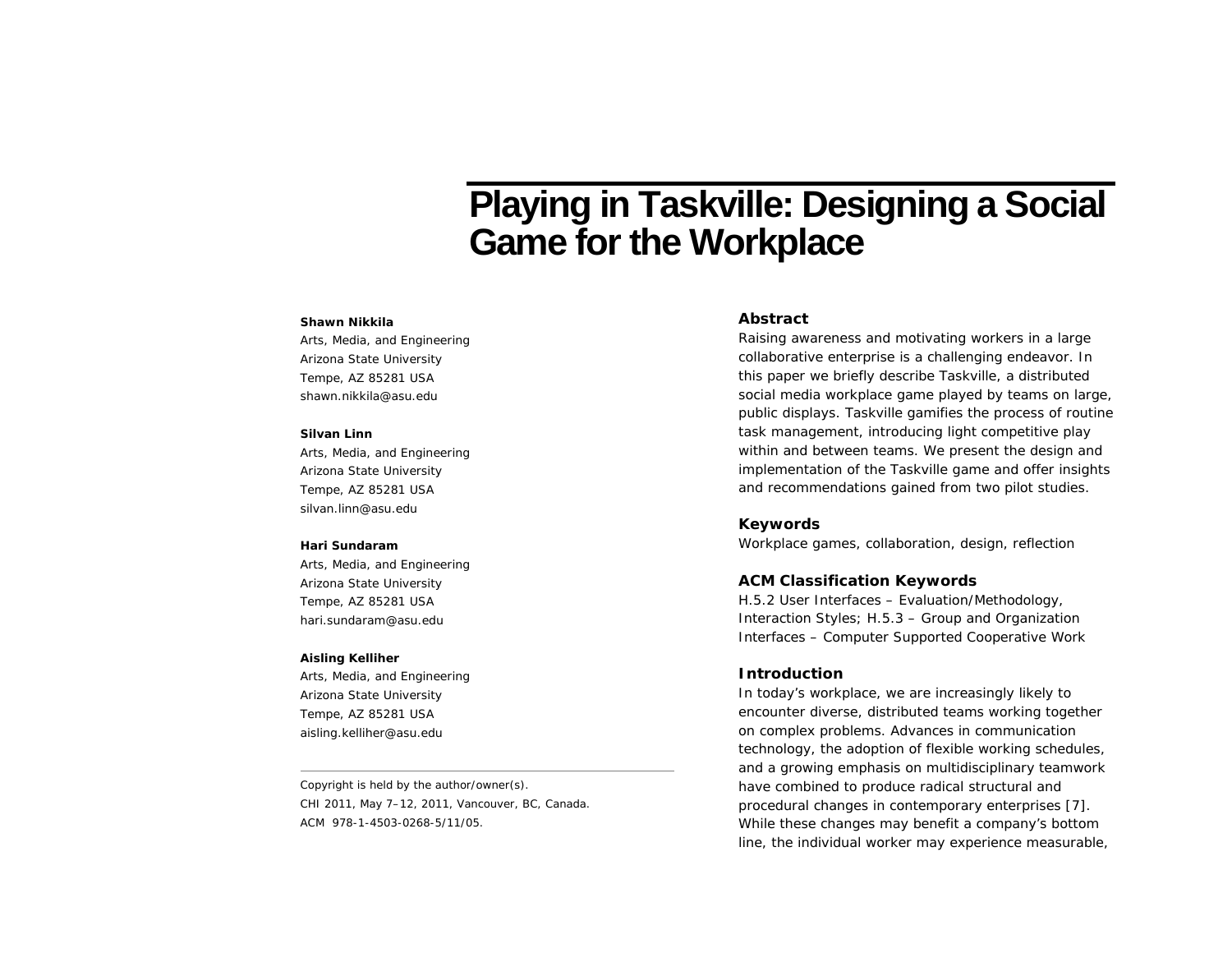## **Anatomy of a City in Taskville**

Each city in Taskville has a mayor, deputy mayor, and two city council members who are represented by the players of that city with the most points.



Once a task is submitted, a building parachutes down into the game world. The type of building is determined by the

number of hours spent on the task and whether or not it was a collaborative task.



Collaborative "buildings" such as the above park are larger in area with the size determined by the number of collaborators.



Tag clouds with keywords from submitted tasks float around giving viewers an idea of what individuals have been working on.



**Figure 1:** A city in Taskville. Colored flags indicate the owner of the building while the minimap in the lower right corner shows the relative locations and sizes of the different cities.

negative consequences including feelings of disconnection, increased conflict, and decreased cooperation [6].

Larger and more widely distributed company initiatives can reduce individuals' awareness of their co-workers' activities and routines, significantly complicating group work [2]. Furthermore, feedback — in the form of either acknowledgment of work completed or constructive criticism of work attempted — is valuable in any environment, as it increases individual motivation to continue working [5]. However, smaller, routine tasks performed by an individual may not receive such feedback in larger scale projects, curtailing enthusiasm and dampening the motivation to complete these tasks.

Appropriately gamifying strategic aspects of everyday workplace processes could potentially address some of these concerns. In this paper, we describe the

development of a social workplace game aimed at enhancing reflection, understanding and collaboration between colleagues. Key game components include the use of a popular social media platform (Twitter) as a game input device, a playful rewards system (city council) and underlying mechanisms for detecting collaboration.

# **Related Work**

Introducing games into the workplace has a considerable history. Two notable areas of research include using games as human resources tools [4] or as entertainment interfaces for repetitive tasks like computer process management [3]. Videogames have also been used to help workers maintain appropriate levels of alertness [8], while recent research on mobile platforms has analyzed how games can be interwoven with daily activities [1].

## **Introducing Taskville**

We have designed and implemented a prototype social game (Fig. 1) to address key challenges in contemporary distributed and diverse workplaces. The Taskville game incorporates a city-building metaphor where the completion of tasks leads to the growth of cities in the game world; each city represents a group of individuals within a broader organization. It is straightforward for individuals to use this metaphor to see the progress of an enterprise over time, including contributions from themselves and their coworkers.

The gameplay in Taskville is rendered on large semipublic displays, and players participate in the game by completing real world tasks and reporting their completion via Twitter. When an individual submits a task, a building parachutes into their group's city. The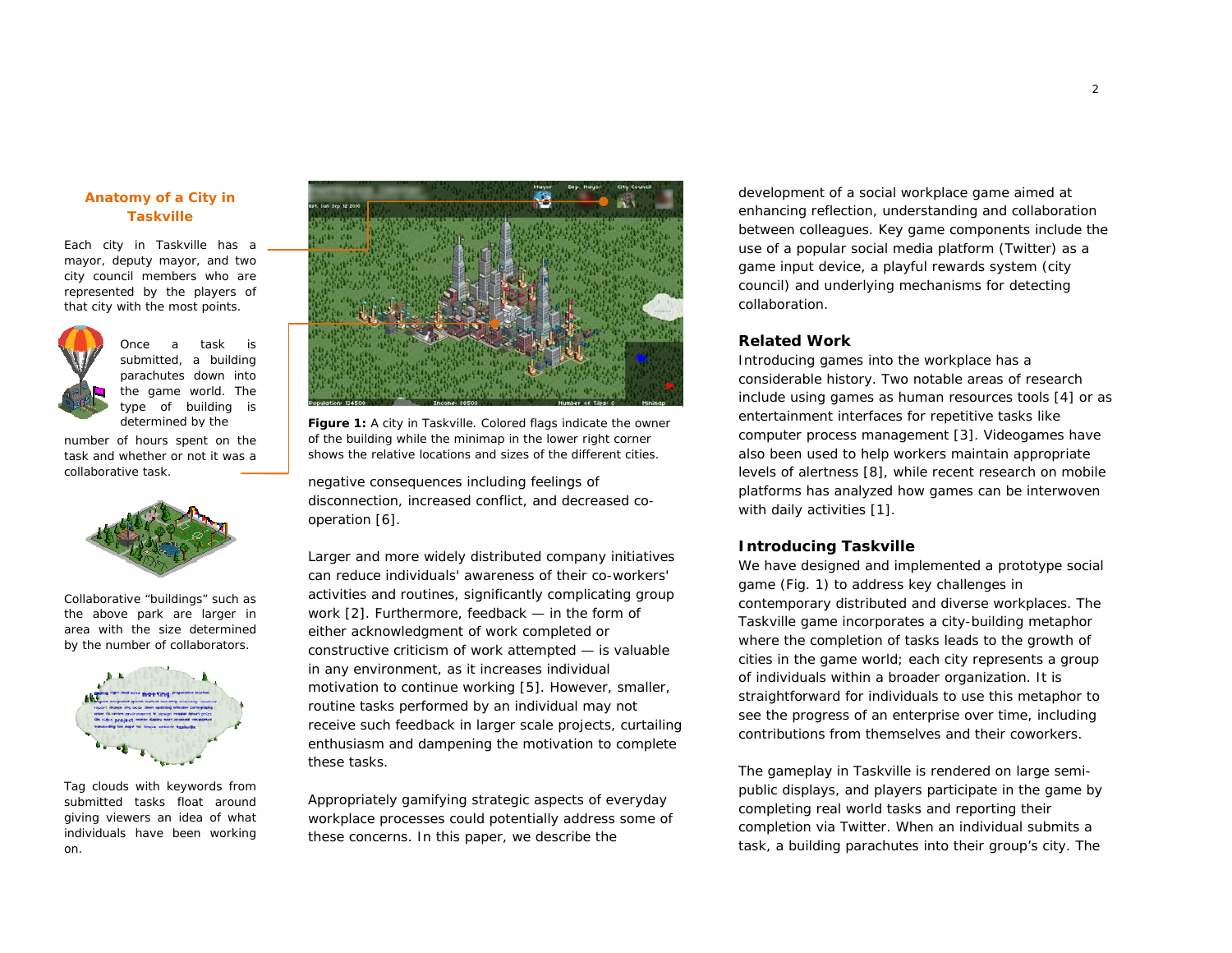flag color on the building indicates the owner, and the type of building is determined by two factors – number of collaborators and task completion time (see *Anatomy*  of a City in Taskville in the side bar).

To motivate continued play, Taskville incorporates competitive play elements, manifested in three ways in the game design. First, players compete with themselves to improve their own neighborhood from day to day. The second form of competition is intragroup competition, where players within a group compete to become the mayor of their city. Finally, there is inter-group competition, where groups compete to have the largest city in the game world.

#### **User Feedback and Lessons Learned**

We conducted two, one-week long pilot studies with participants from two physically separated research groups at a large university. There were 16 active participants in the first study and 12 active participants in the second study, with some participant overlap between studies. We installed the Taskville client on a semi-public display in the lobby space of both research groups. Overall, we were encouraged by the amount of participation, with 306 tasks submitted between the two studies.

We conducted an unstructured group interview session with participants after completion of each pilot study, allowing participants to discuss their experiences with Taskville. Overall, players enjoyed Taskville and felt that it made them more aware of the work that occurs in the workplace. The interviews highlighted several key insights for future workplace game designs:

*Intra-Group vs. Inter-Group Competition*  One surprising finding was that players were more invested in *intra*-group competition than in *inter*-group competition. Players stated that they were more interested in being mayor of their city than "beating" the other city. One player stated that "[nothing] posted at [the opposing group] ever sparked, like, a 'oh, I've gotta retaliate' thing'", with another commenting that "I only cared what people in [my group] were doing - because I could affect this environment."

This suggests that individuals are often more concerned about activity within a self-contained group than occurrences at a broader organizational level. As a result, focusing on design components that reflect ingroup dynamics may have a greater impact than emphasizing game attributes revealing inter-group activities. This could potentially be accomplished by providing each user group with a full region to themselves and displaying other groups indirectly as "highway connections" leading off the edges of the map, as the SimCity series has done for some time.

### *Privacy Considerations*

The version of Taskville used in the first pilot study allowed participants to individually select buildings with an input device and reveal the generating task. This raised concerns among players that Taskville would be used as an evaluation tool, with one player commenting that Taskville can be useful "as long as we're not doing Survivor-style — 'you did not build enough buildings, [so] go find yourself a new job.'"

Managing privacy expectations in the workplace requires careful consideration of multiple factors. While privacy can be important in games to a certain extent,